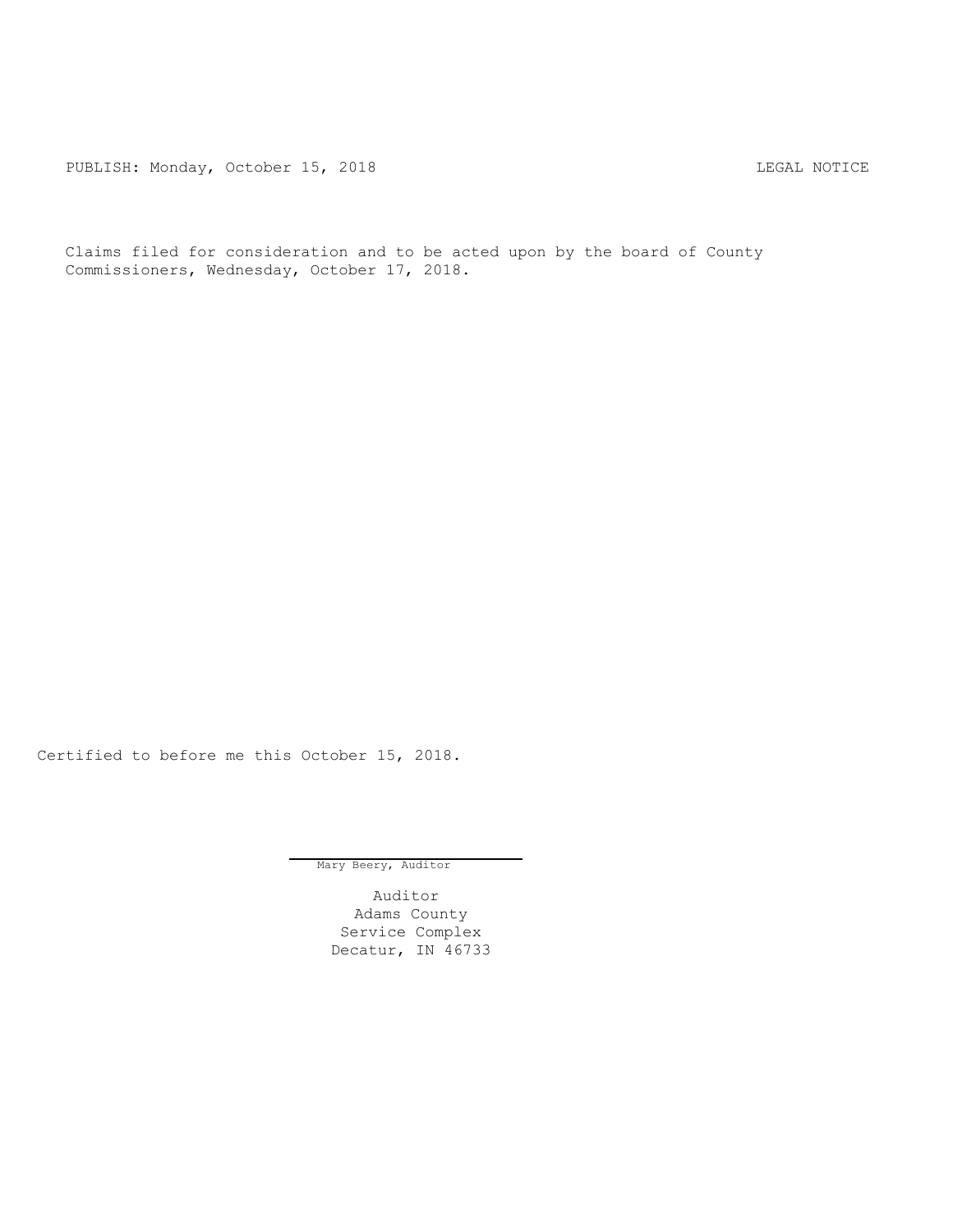

## **Claims Docket for Newspaper Adams County, Indiana**

## For Period: **9/20/2018** to **10/3/2018**

*313 W. Jefferson St. Decatur, IN 46733 (219) 724-2600*

## Date Claims to be Paid: **10/17/2018**

| <b>Vendor</b>                             | <b>Amount</b> | <b>Vendor</b>                    | Amount    |
|-------------------------------------------|---------------|----------------------------------|-----------|
| Adams County Council On Aging, Inc.       | 2,400.00      | Adams Memorial Hospital          | 35,456.58 |
| Appraisal Research Corporation            | 6,474.38      | Arnold Lumber Co., Inc.          | 2,223.51  |
| AT & T Mobility                           | 831.98        | <b>Berne Police Department</b>   | 144.00    |
| Suburban Propane LP                       | 148.50        | Brateman's, Inc.                 | 132.97    |
| Butler, Fairman, & Seufert                | 30,555.00     | <b>Charles Bowers</b>            | 2,333.33  |
| Chet's Pest Control                       | 120.00        | Cintas Location #338             | 259.85    |
| <b>Complete Printing Service</b>          | 117.00        | Dealership Holdings LLC          | 49.50     |
| Decatur Daily Democrat                    | 120.00        | Decatur Police Department        | 1,690.50  |
| Gasoline Equipment Service Co Inc         | 245.50        | Gordon Food Service              | 4,107.62  |
| Grimm's Auto                              | 94.40         | Harvey's Tool Service            | 526.99    |
| Indiana State Police                      | 116.00        | Innovative Concepts              | 29.99     |
| J & K Communications, Inc.                | 36.30         | Racquel Werich                   | 47.00     |
| Kiess Electric                            | 119.52        | Lehman Feed Mill                 | 51.05     |
| Mark S. Gresla, MD                        | 60.00         | Monroe Water Department          | 162.26    |
| Park Center                               | 111,361.50    | Piqua Repair Inc.                | 54.95     |
| Quill Corporation                         | 440.14        | Roto-Rooter                      | 200.00    |
| Stone-Street Quarries, Inc.               | 25,951.06     | Summit Radiology, PC             | 213.99    |
| Top Supply Company LLP                    | 320.33        | Zwick And Jahn Funeral Home      | 500.00    |
| Chris Brite                               | 1,310.95      | Adams County Highway Department  | 1,660.94  |
| Imi Irving Material, Inc.                 | 132.00        | Paul Norr                        | 32.50     |
| Zep Sales and Service                     | 422.80        | Purdue University                | 1,066.56  |
| Indiana Assoc. Of County Commissioners    | 230.00        | B Secure Alarm Systems, Inc.     | 140.91    |
| Don Myers Plumbing                        | 97.50         | Daniel L. Mawhorr                | 47.87     |
| Sam's Engine Clinic                       | 27.60         | Michael M. Mahan                 | 20.00     |
| Softworks, Inc.                           | 1,195.00      | <b>Richard Clutter</b>           | 20.00     |
| Deborah S. Stimpson                       | 233.24        | Best-One of Monroe               | 50.25     |
| Arthur J. Booth                           | 20.00         | Braun's Garage, Inc.             | 1,099.05  |
| <b>Expert Transmission</b>                | 37.40         | Harvest Land Co-op               | 4,383.69  |
| Adams County Truck Repair, Inc.           | 358.51        | Asphalt Maintenance Service      | 5,522.00  |
| Rydin Decal                               | 152.81        | Thomas R Krueckeberg             | 98.56     |
| Leslie W. Marckel                         | 20.00         | <b>Indiana Election Division</b> | 700.00    |
| <b>ERS Wireless Communications</b>        | 1,704.23      | Michael G. Werling               | 690.00    |
| Troyer's Market LLC                       | 5,963.54      | Kendall Electric, Inc.           | 28.93     |
| <b>Uricks Trucking</b>                    | 1,148.00      | Vermeer of Indiana, Inc.         | 4,500.00  |
| Ultramax                                  | 1,409.00      | Bi-County Services, Inc          | 3,276.00  |
| Mike Stimpson                             | 66.02         | Barnes & Thornburg               | 4,465.50  |
| Robert Barger                             | 20.00         | Indiana Public Defender Council  | 135.00    |
| Daniel J. Michaels                        | 20.00         | <b>Stationair's Express</b>      | 255.17    |
| Schwartz Steel LLC                        | 4.16          | Randy Wojciechowski              | 500.00    |
| FlexPAC                                   | 1,771.34      | Robert E. Rhoades                | 60.00     |
| Paul W Rumple                             | 50.00         | Decatur Ace Hardware             | 924.72    |
| Russell E Cook                            | 20.00         | Havel                            | 487.00    |
| O'Reilly Auto Parts                       | 106.08        | Phil Eicher                      | 50.00     |
| Purdue CES Education Fund                 | 120.00        | Kevin Nussbaum                   | 20.00     |
| Anna Steiner                              | 50.00         | Central Customer Charges         | 217.22    |
| Wayne Steury                              | 20.00         | Robert W Reef                    | 50.00     |
| <b>Adams County Community Corrections</b> | 2,066.50      | Cxtec                            | 5,174.01  |
| Star Insurance Agency                     | 720.00        | Timothy R. Taylor                | 20.00     |